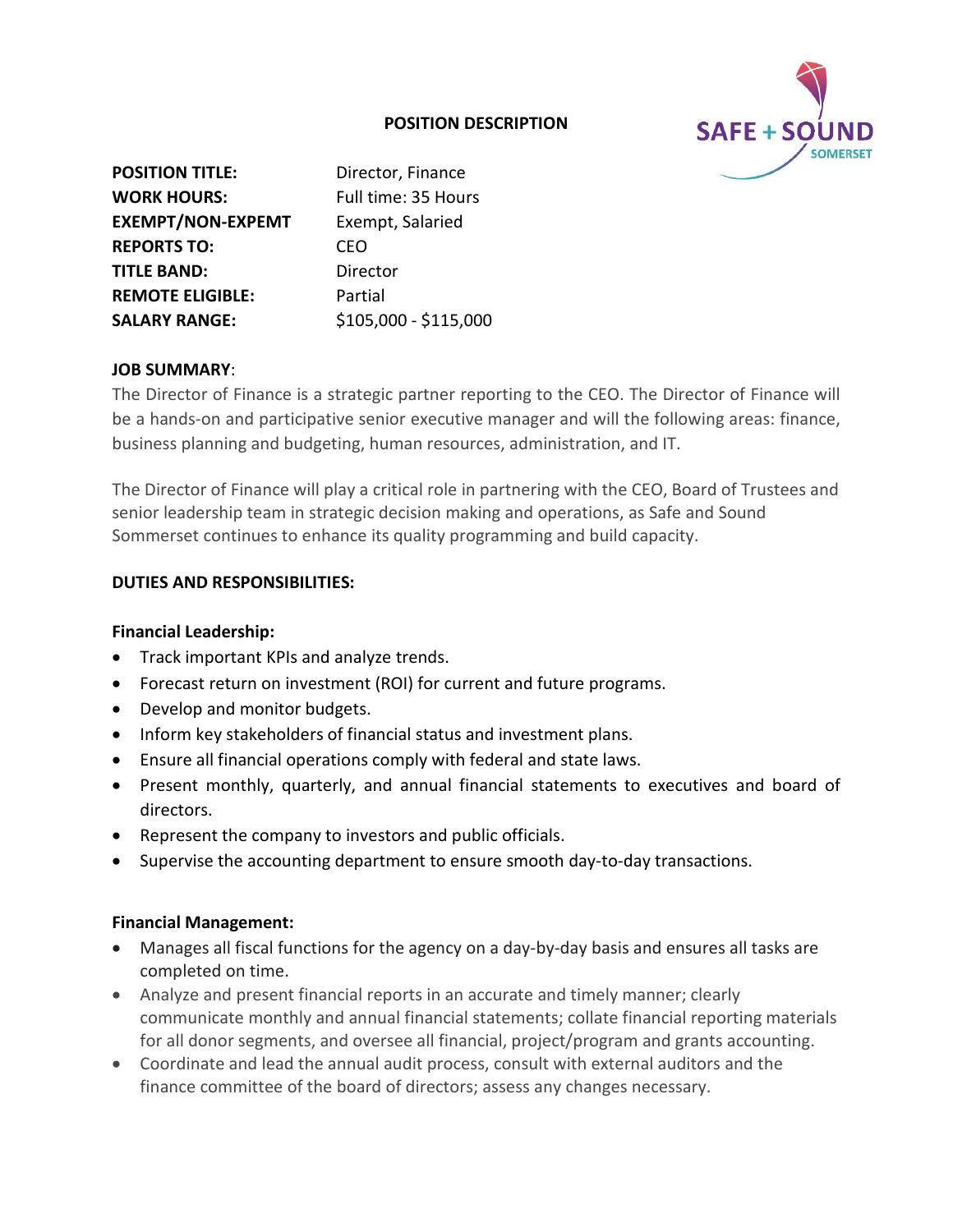- Prepare and oversee annual budgeting and planning process in conjunction with Safe and Sound Sommerset leadership and review all financial plans and budgets; monitor progress and changes; and keep senior leadership team abreast of the organization's financial status.
- Oversee and manage organizational cash flow and forecasting.
- Implement a robust contracts management and financial management/ reporting system; ensure that the contract billing and collection schedule is adhered to, and that financial data and cash flow are steady and support operational requirements.
- Update and implement all necessary business policies and accounting practices; improve the finance department's overall policy and procedure manual.
- Effectively communicate and present the critical financial matters to the board of directors.
- Manage multiple funding sources, ensuring compliance with funding requirements as well as organizational policies and procedures.
- Oversee accounts receivable, accounts payable and payroll functions.
- Manage allocation of expenses among programs.
- Oversee purchases, lease, and maintenance of equipment and contracts with vendors, office supplies, and subscriptions.
- Maintain accounting and procedures and ensure compliance with federal and state regulations and guidelines.
- Initiate updates as needed to improve systems and internal controls.
- Coordinate and manage the annual audit and tax return preparation.

# **Cash and Risk Management**

- Manage bank account, investment accounts, and cash flow.
- Oversee various annual insurance renewals and ensure coverage is maintained.
- Maintain fixed assets details.
- Administer federal, state, and private foundation fiscal applications, draws, reports, and compliance.
- Direct procedures and systems necessary to maintain proper records and to ensure adequate internal controls and services that maximize operational efficiency and general business operations.
- Oversee the administrative property management functions, to include, but not limited to, asset management, inventory management, preventive maintenance, procurement, regulatory compliance, and quality assurance.
- Review and recommend improvements for internal processes through regular review of policy and process.
- Foster a positive, inclusive, and collaborative work culture that attracts, keeps, and motivates a diverse staff.

## **Organizational:**

- Provide leadership, oversight, and administration of information technology, human resources, fiscal administration, and contractual services.
- Demonstrates skills and competencies necessary to meet standards of the job responsibilities and functions.